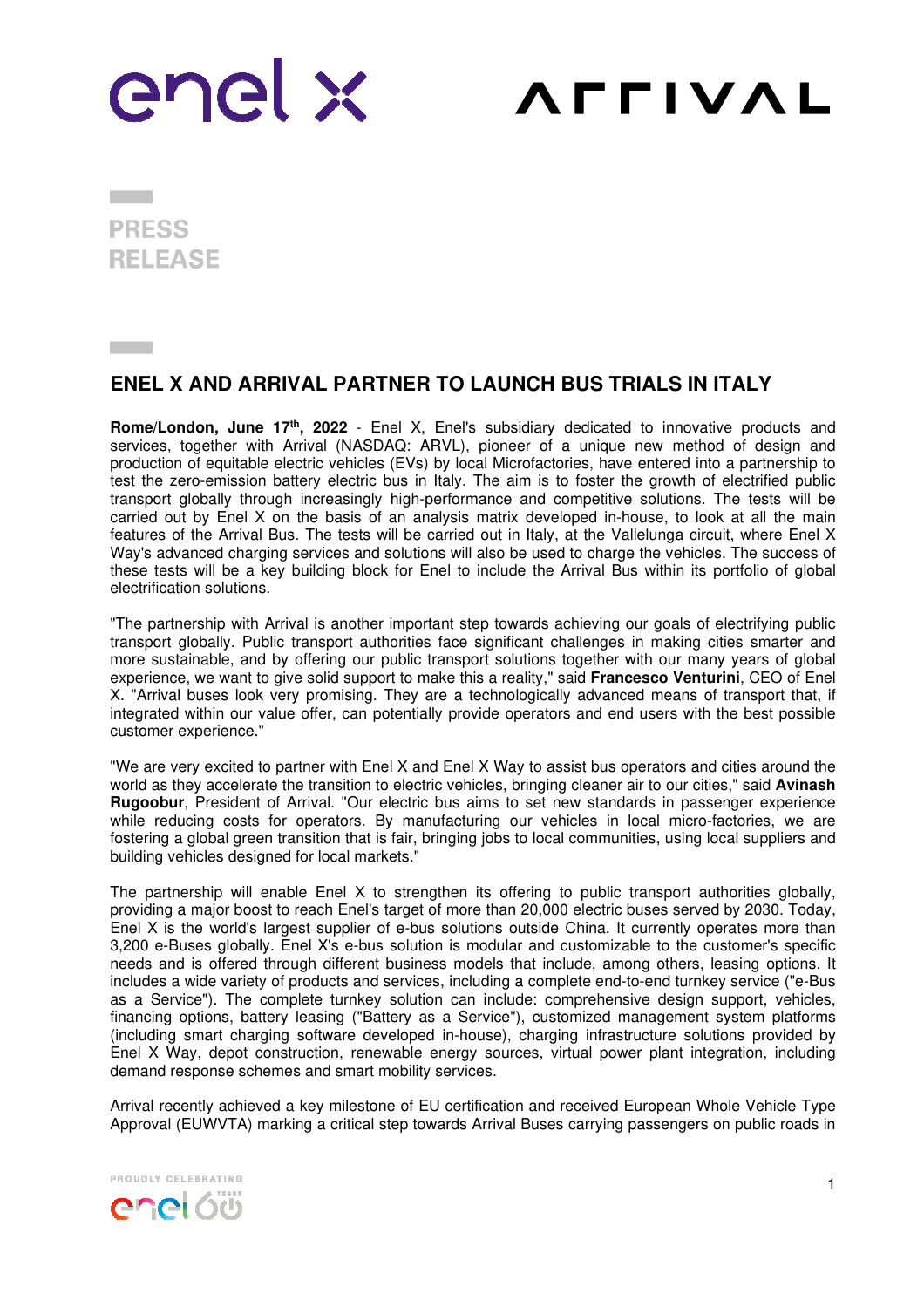



the UK and Europe. The demand for zero-emission technology is growing globally, driven by consumers, governments and investors. The company wants to power a green transition and make its cities better places to live, by developing truly sustainable and equitable mobility ecosystems, creating clean air for communities all over the world.

**Enel X Global Retail** is the Enel Group's global business line that offers services to accelerate innovation and drive the energy transition. World leader in the sector of advanced energy solutions, Enel X Global Retail manages services such as demand response for approximately 6.6 GW of total capacity globally and 59 MW of behind-themeter storage capacity installed worldwide. Through its advanced solutions, including energy management and financial services, Enel X Global Retail provides each partner with an intuitive and personalized ecosystem of technological platforms and consulting services, focused on the principles of sustainability and the circular economy in order to provide people, communities, institutions and companies with an alternative model that respects the environment and integrates technological innovation into daily life. Each solution has the power to transform the goals of decarbonization, electrification and digitalization into sustainable actions for all, in order to build a more sustainable and efficient world together.

**Enel X Way** is the Enel Group's new global business line entirely dedicated to electric mobility. Currently, Enel X Way manages nearly 350,000 charging points, both directly and through interoperability agreements in place around the world. As a global platform for e-Mobility, the company is focused on developing flexible charging technologies and solutions to improve the customer experience by supporting the electrification of transport for consumers, businesses, cities and public administrations.

**Arrival** was founded in 2015 with a mission to make air clean by replacing all vehicles with equitable electric solutions - produced by local Microfactories. Six years and over 2,000 people later, we are driving the transition to EVs globally by creating products that are zero-emission, more desirable, more sustainable and more equitable than ever before. Our in-house technologies enable our radical new method of design and production using rapidlyscalable, local Microfactories around the world. This method facilitates cities and governments in achieving their sustainability goals whilst also supercharging their communities. We are a technology company, a product company, a supply chain company, an automotive company, a mobility company, a fintech company and a service company all rolled into one with a shared goal of true sustainability. This vertically integrated business model is how we can have the radical impact our world needs today. Arrival (NASDAQ: ARVL) is a joint stock company governed by Luxembourg law.

## Forward Looking Statements

This press release contains certain forward-looking statements within the meaning of the federal securities laws, including statements regarding the products offered by Arrival and the markets in which it operates and Arrival's projected future results. These forward-looking statements generally are identified by the words "believe," "project," "expect," "anticipate," "estimate," "intend," "strategy," "future," "opportunity," "plan," "may," "should," "will," "would," "will be," "will continue," "will likely result," and similar expressions. Such statements are made pursuant to the safe harbor provisions of the Private Securities Litigation Reform Act of 1995 and are based on management's belief or interpretation of information currently available. Forward-looking statements are predictions, projections and other statements about future events that are based on current expectations and assumptions and, as a result, are subject to risks and uncertainties. Many factors could cause actual future events to differ materially from the forwardlooking statements in this document, including, but not limited to: (i) the impact of COVID-19 on Arrival's business; (ii) the risk of downturns and the possibility of rapid change in the highly competitive industry in which Arrival operates, (iii) the risk that Arrival and its current and future collaborators are unable to successfully develop and commercialize Arrival's products or services, or experience significant delays in doing so, (iv) the risk that Arrival may never achieve or sustain profitability; (v) the risk that Arrival experiences difficulties in managing its growth and expanding operations, (vi) the risk that third-parties suppliers and manufacturers are not able to fully and timely meet their obligations; (vii) the risk that the utilization of Microfactories will not provide the expected benefits due to, among other things, the inability to locate appropriate buildings to use as Microfactories, Microfactories needing a larger than anticipated factory footprint, and the inability of Arrival to deploy Microfactories in the anticipated time frame; (viii) the risk that the orders that have been placed for vehicles, including the order from UPS, are cancelled or modified; (ix) the risk of product liability or regulatory lawsuits or proceedings relating to Arrival's products and services; and (x) the risk that Arrival will need to raise additional capital to execute its business plan, which may not be available on acceptable terms or at all; and (xi) the risk that Arrival